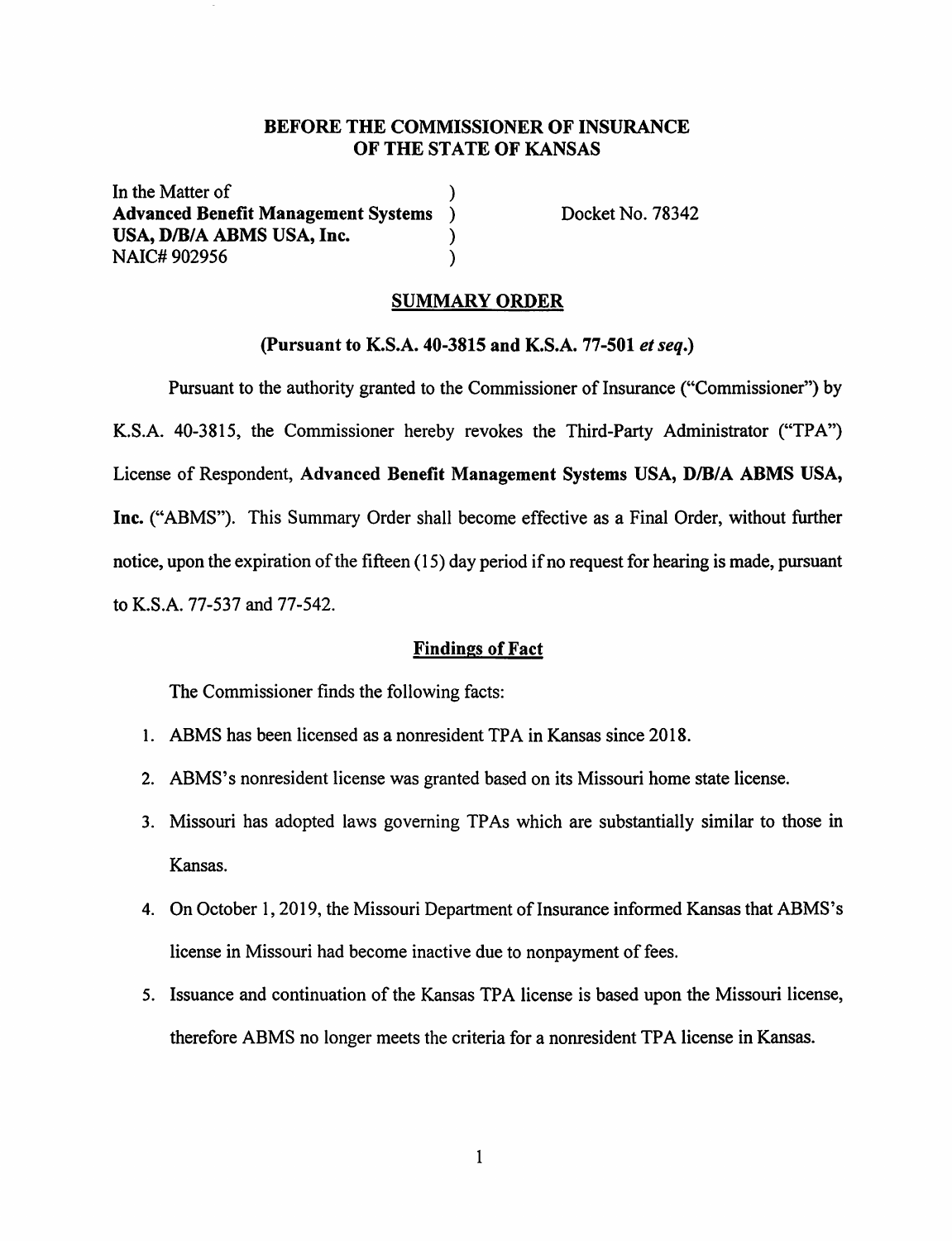#### **Applicable Law**

1. **K.S.A. 40-3813 Same; nonresident license; fees.** (a) Unless an administrator has obtained a home state license in this state, any administrator who performs duties as an administrator in this state shall obtain a nonresident administrator license in accordance with the provisions of this section by filing with the commissioner the uniform application, accompanied by a letter of certification. In lieu of requiring an administrator to file a letter of certification with the uniform application, the commissioner may verify the nonresident administrator's home state certificate of authority or license status through an electronic database maintained by the NAIC, its affiliates or subsidiaries. (b) An administrator shall not be eligible for a nonresident administrator license under the provisions of this section if it does not hold a license in a home state that has adopted a substantially similar law governing administrators.

 $\ddotsc$ 

(h) The commissioner may refuse to issue a nonresident administrator license, or delay the issuance of a nonresident administrator license, if the commissioner determines that, due to events or information obtained subsequent to the home state's licensure of the administrator, the nonresident administrator cannot satisfy the requirements of this act or that grounds exist for the home state's revocation or suspension of the administrator's home state certificate of authority or license.

#### 2. **K.S.A. 40-3815. Same; denial, suspension or revocation of license.**

(b) The commissioner may deny, suspend or revoke the license of an administrator if the director finds that the administrator:

(I) Has violated any lawful rule or regulation or order of the commissioner or any provision of chapter 40 of the Kansas Statutes Annotated, and amendments thereto;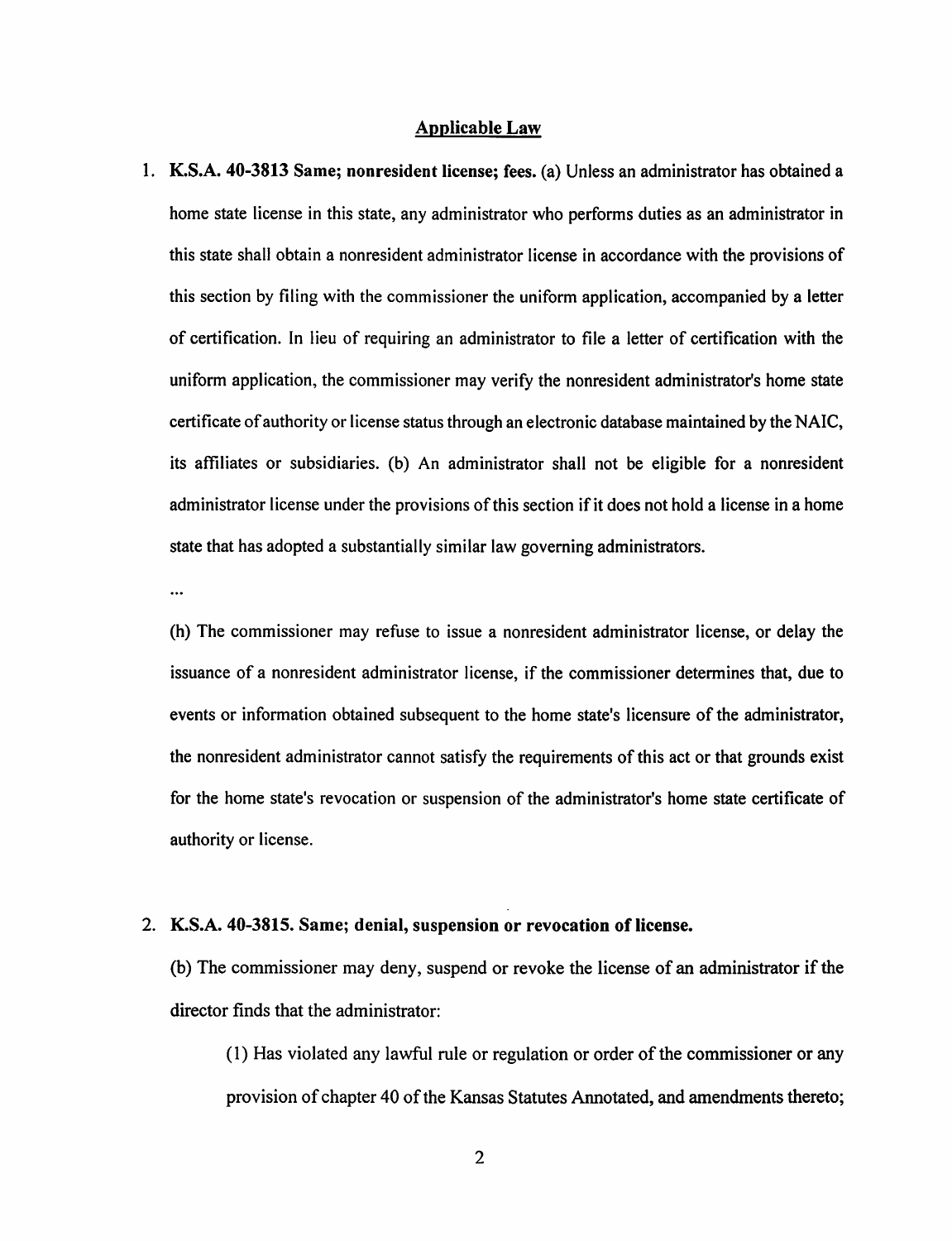(4) fails, at any time, to meet any qualification for which issuance of the license could have been refused had the failure then existed and been known to the commissioner.

### **Conclusions of Law**

- 1. The Commissioner has jurisdiction over Respondent as well as the subject matter of this proceeding, and such proceeding is held in the public interest.
- 2. The Commissioner finds that Respondent's Kansas nonresident third-party administrator license may be revoked because it has failed to comply with statutory requirements to maintain a valid home state license.

#### **Orders**

Based on the Findings of Fact, Applicable Law, and conclusions cited above, **THE** 

## **COMMISSIONER OF INSURANCE THEREFORE ORDERS THAT:**

. . .

- 1. The Kansas nonresident third-party administrator License of Advanced Benefit **Management Systems USA, Inc. D/B/A ABMS USA, Inc.** is hereby **REVOKED** on the effective date of this Order.
- 2. **IT IS FURTHER ORDERED** that **Advanced Benefit Management Systems USA, Inc. D/B/A ABMS USA, Inc.** shall **CEASE** and **DESIST** from providing TPA services within the State of Kansas after the effective date of this Order.

**IT IS SO ORDERED THIS**  $\overline{O^{\prime}}_{\rm DAY}$  of JANUARY 2020, IN THE CITY OF **TOPEKA, COUNTY OF SHAWNEE, STATE OF KANSAS.**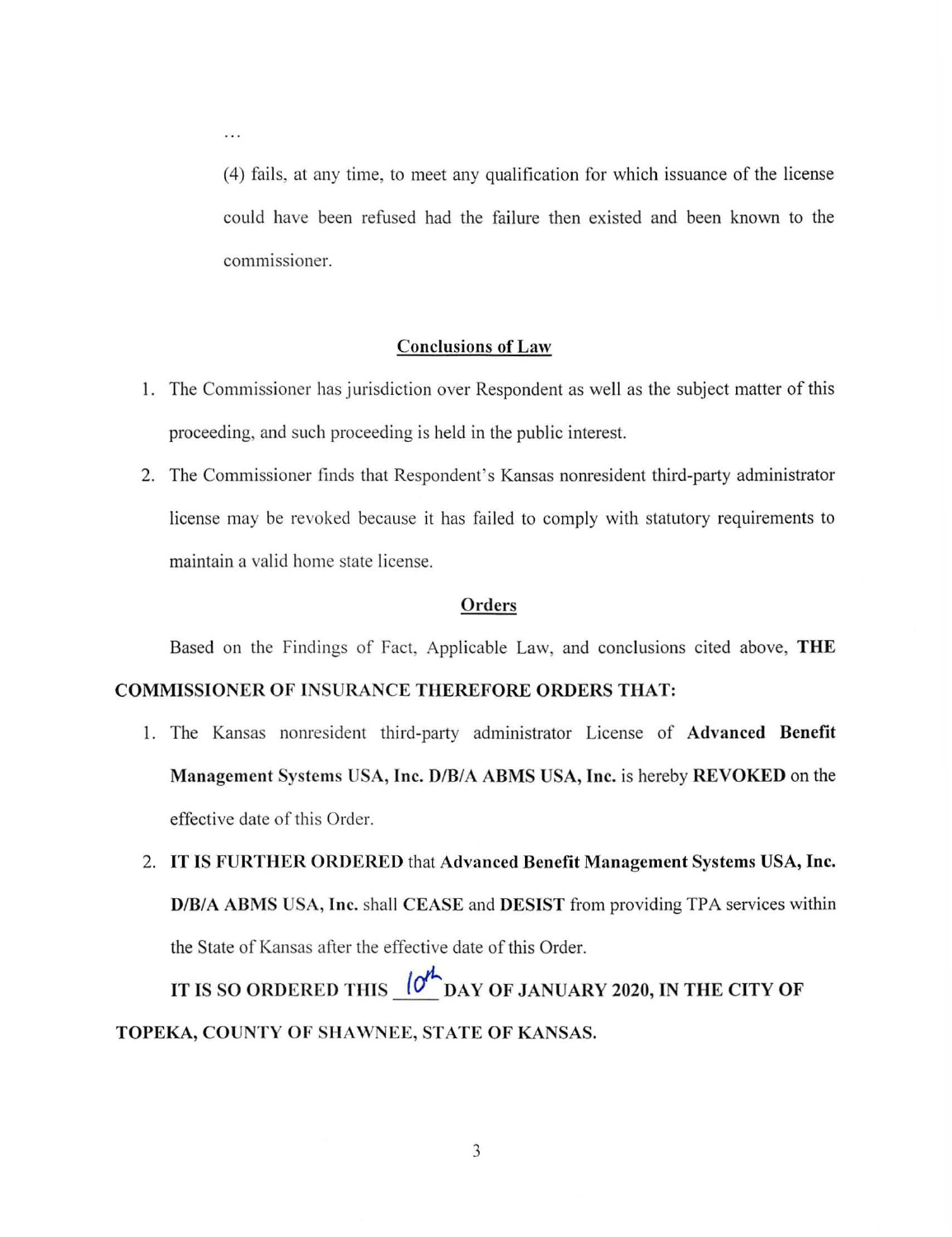

2

Vicki Schmidt Commissioner of Insurance

BY:

Justin L. McFarland General Counsel